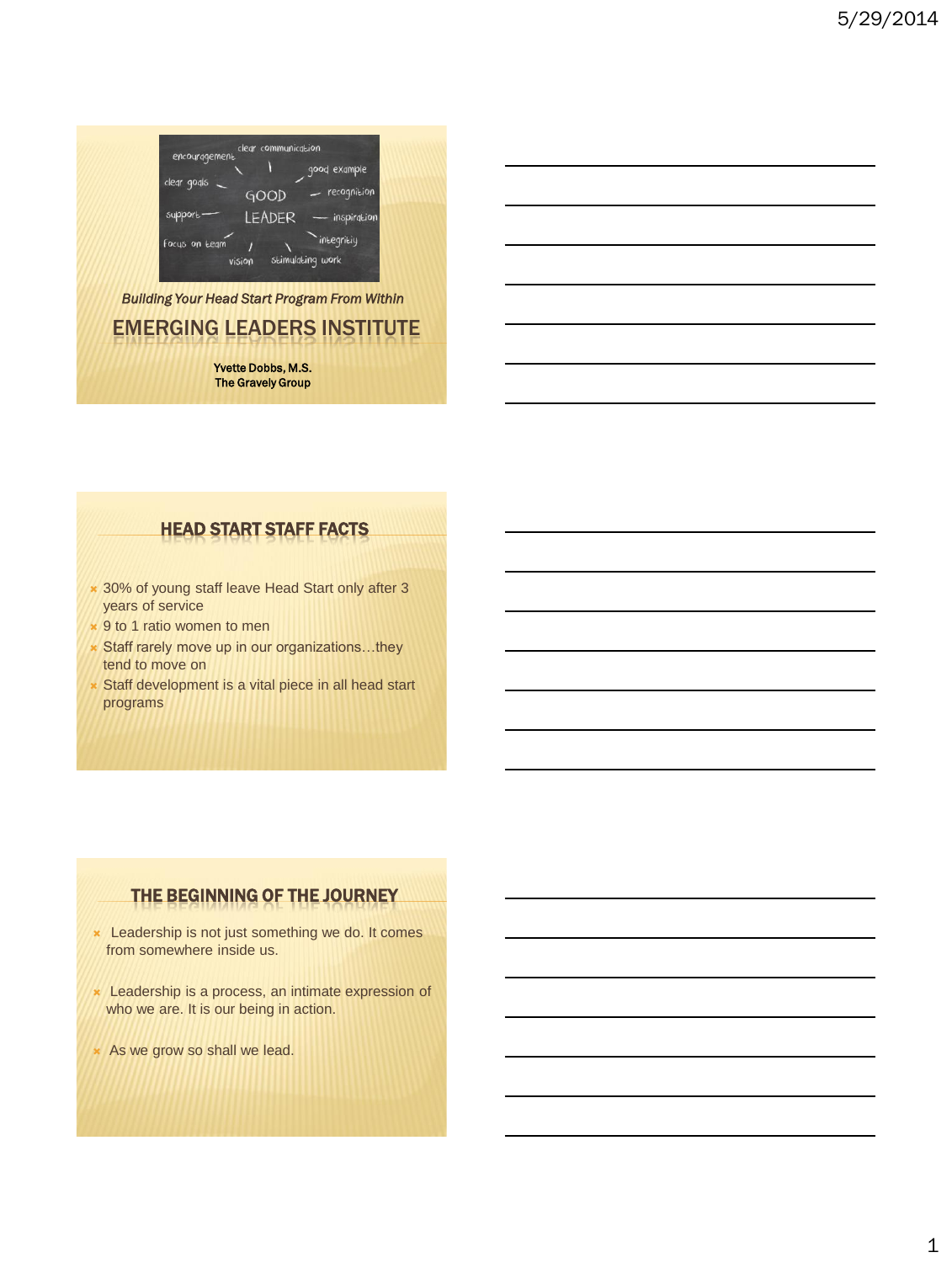### **MAKE YOUR OWN BILLBOARD!**

Head Start is:

- **x** Tell what you are driving
	- Describe your road
- Use only 4 words to complete your sentence

#### PLEASE BE PREPARE TO SHARE!



### WHY THE EMERGING LEADERS INSTITUTE?

Leaders who can position their Head Start programs for the future embody several qualities:

- **x** They serve as mentors to their staff
- **\*** They promote outreach
- **\*** They are clear about their programs' vision
- **x** They always act as role models

### WHY THE EMERGING LEADERS INSTITUTE?

- Change of the Culture
- **\* Program Growth**
- **x** Staff Development
- Staff Trust Development
- **\* Grow Your Own leaders!**

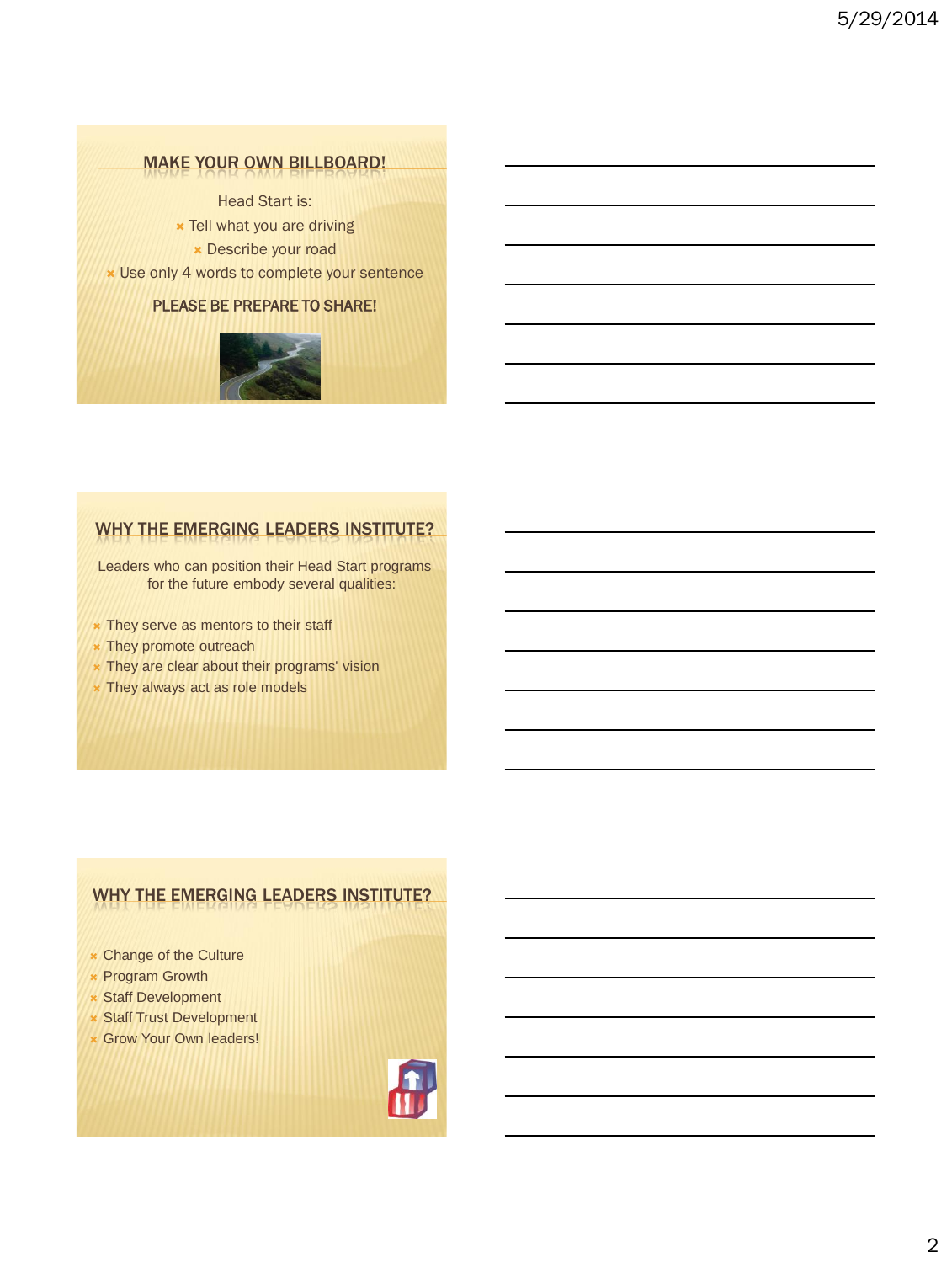### ACTIVITY #1 ARE YOU A GOOD LEADER?

The examination is broken down into 10 sections, each worth 10 points. If you believe you possess a fully developed competency in a section give yourself 10 points. If you possess no competency whatsoever give yourself 0 points. Grade your examination as follows:



### WHAT DID YOU LEARN?

- **\*** Those who test well don't always lead well.
- **\*** Prefer to evaluate on the job actions and performance
- LEAD BY EXAMPLE!

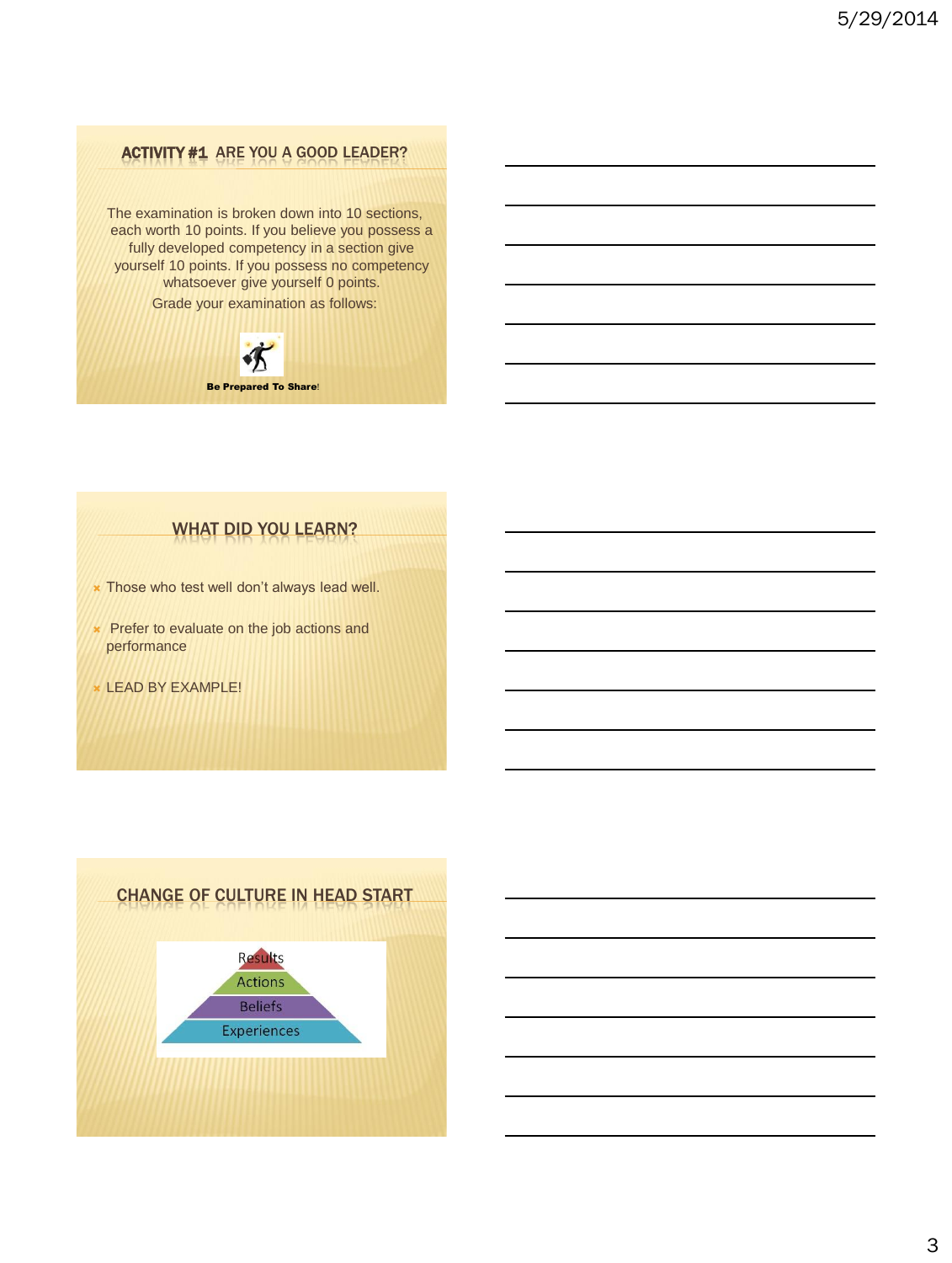

### BREAK INTO GROUPS OF 3

Consider the "Becoming A Mover" worksheet

Using this information what does your program already do?

How can you incorporate these points in your program?

**Be Prepared To Share!**

### WHAT DID YOU LEARN?

- Supervising staff Is NO Joke!
- Dealing (or not) with personalities can either make or break a team
- **\* Forward thinking has to be priority**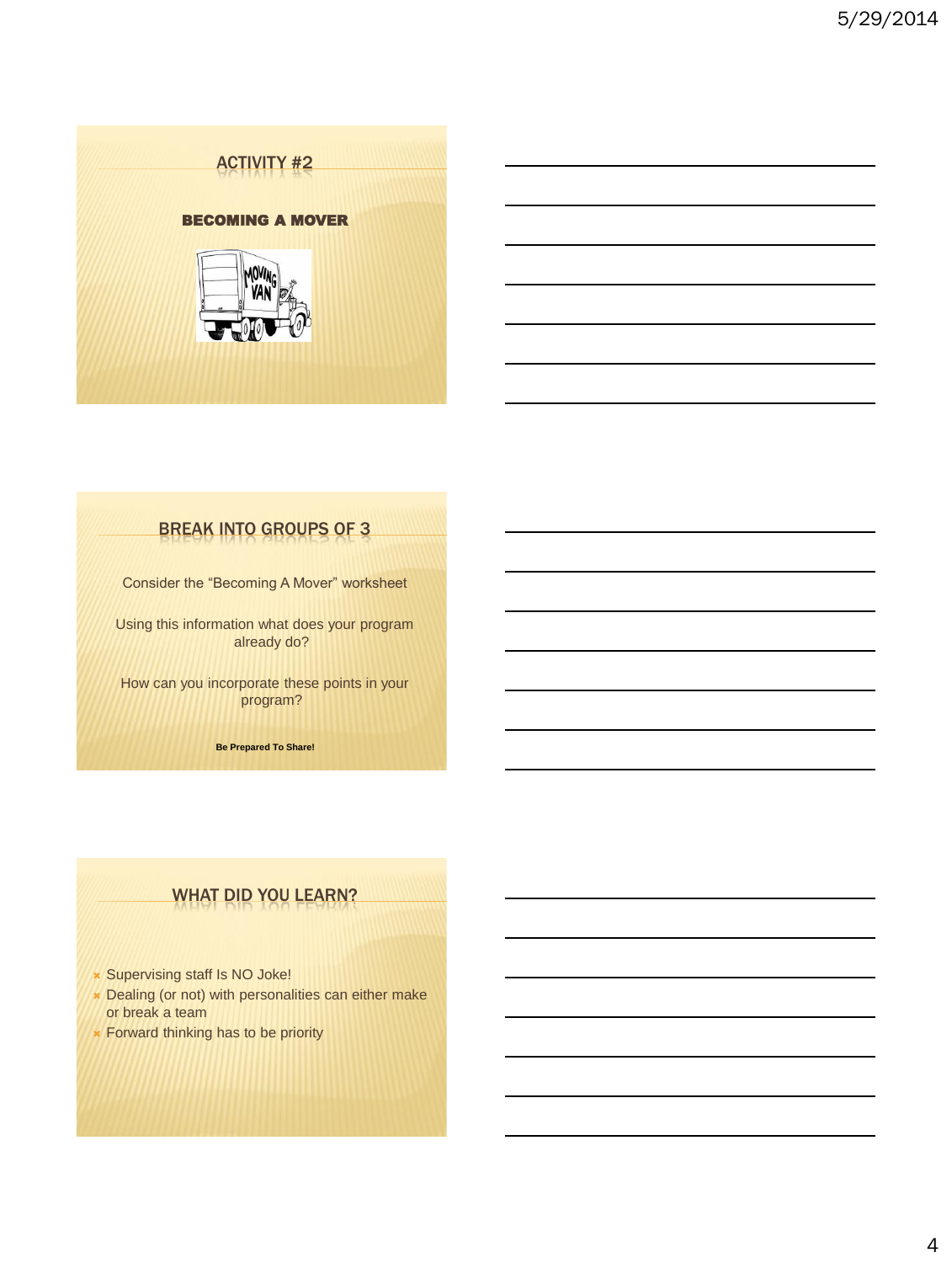#### PROGRAM GROWTH IN HEAD START

#### How Do You Know When You Have A Successful Program?

Customer Satisfaction No Non-Compliances and Deficiencies Community Knows Your Program Partners Seek Your Expertise

#### WHY STAFF DEVELOPMENT?

- Builds educational skills
- Self-esteem
- Develops professionalism
- **Encourages retention of staff**
- Supports workforce personal goals

# TRUST?? WHAT?? THE 5 C'S

- Clarity: People trust the clear and mistrust or distrust the ambiguous.
- Compassion: People put faith in those who care beyond themselves.
- Character: People notice those who do what is right ahead of what is easy
- Contribution: Few things build trust quicker than actual results

Competency: People have confidence in those who stay fresh, relevant, and capable